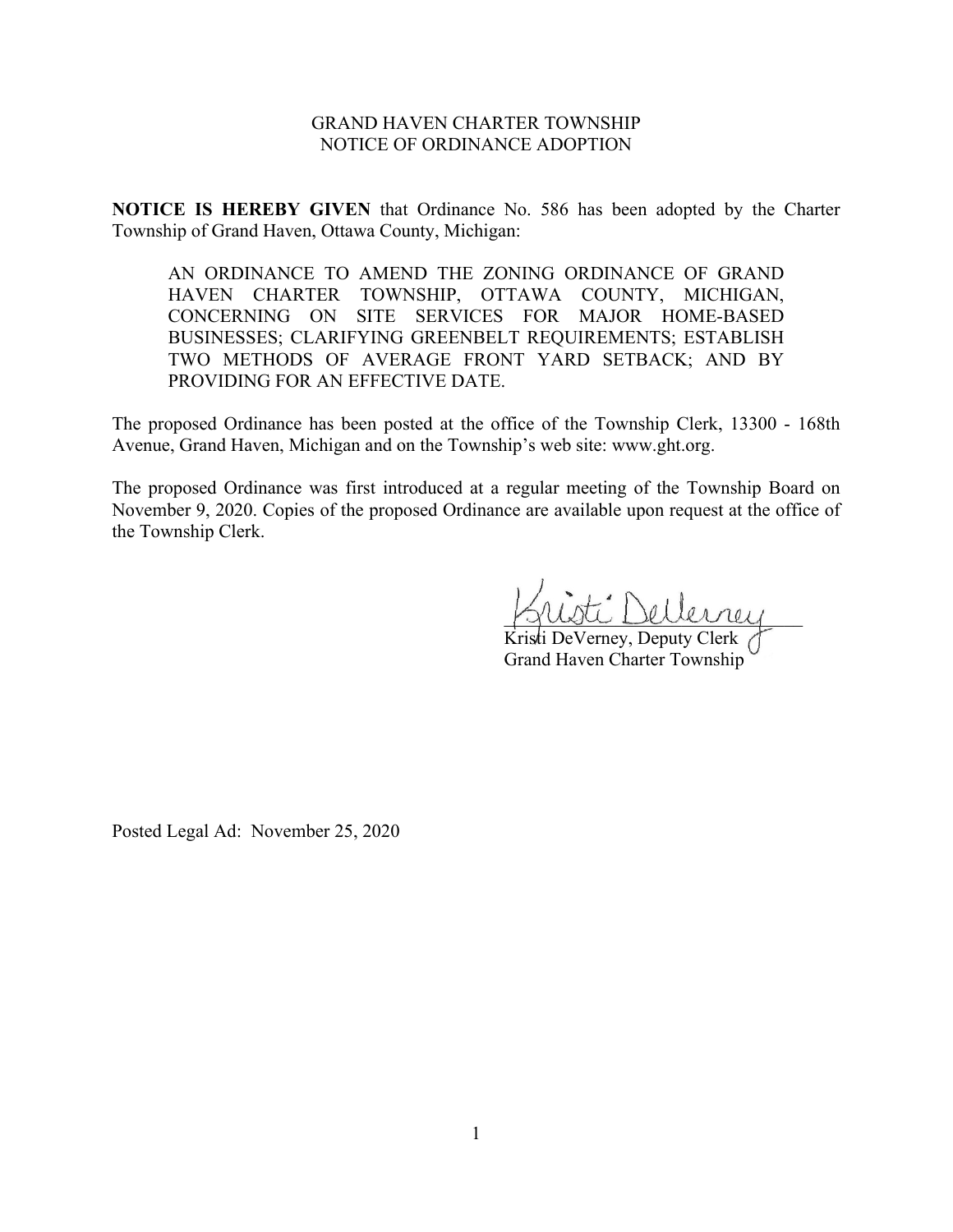### **ORDINANCE NO. 586**

### **ZONING TEXT AMENDMENT ORDINANCE**

AN ORDINANCE TO AMEND THE ZONING ORDINANCE OF GRAND HAVEN CHARTER TOWNSHIP, OTTAWA COUNTY, MICHIGAN, CONCERNING ON SITE SERVICES FOR MAJOR HOME-BASED BUSINESSES; CLARIFYING GREENBELT REQUIREMENTS; ESTABLISH TWO METHODS OF AVERAGE FRONT YARD SETBACK; AND BY PROVIDING FOR AN EFFECTIVE DATE.

GRAND HAVEN CHARTER TOWNSHIP, COUNTY OF OTTAWA, AND STATE OF MICHIGAN ORDAINS:

Section 1. Special Land Use – Home Based Businesses. Section 12.21 of the Grand Haven Charter Township Zoning Ordinance shall be restated in its entirety as follows.

# Section 12.21 Home Based Businesses.

- **(A)** Minor Home Based Businesses: **See Section 14.03**.
- **(B)** The following standards shall apply to Major Home Based Businesses:
	- **(1)** The operation of a Home Based Business shall be conducted within the Dwelling Unit, attached or detached Accessory Building, or rear yard.
	- **(2)** The Home Based Business shall be conducted by the person or persons occupying the Lot as their principal residence and up to two (2) on-site employees. Additional employees may meet at the Main Building solely for purposes of receiving instructions regarding work to be conducted at another site or collecting equipment or materials necessary for their work at another site, or documents related to their employment.
	- **(3)** One parking space per employee is required. Parking on grass is prohibited. Spaces for employees must be on a hard surface. On-street parking shall not be counted towards required parking space.
	- **(4)** The Home Based Business shall not create negative impacts on surrounding residential property, in the opinion of the Planning Commission.
	- **(5)** The floor area used for the Home Based Business shall not exceed fifty percent (50%) of the Gross Floor Area of the Dwelling Unit.
	- **(6)** It is the intent of these regulations to limit the number of customers visiting the site of the Major Home Based Business as much as possible and maintain the residential character of the neighborhood while still balancing the economic interests of the business.
		- **(a)** No in-person retail sales may take place as part of the Major Home Based Business (online or mail order retail is permitted, as is wholesale).
		- **(b)** On-site services shall be considered on a case-by-case basis due to the variable nature of business models. To ensure the intent of this provision is met, the Planning Commission may establish limitations such as hours of operation.
	- **(7)** Outside storage must be located in the rear yard and must be fully screened from surrounding properties by an opaque fence.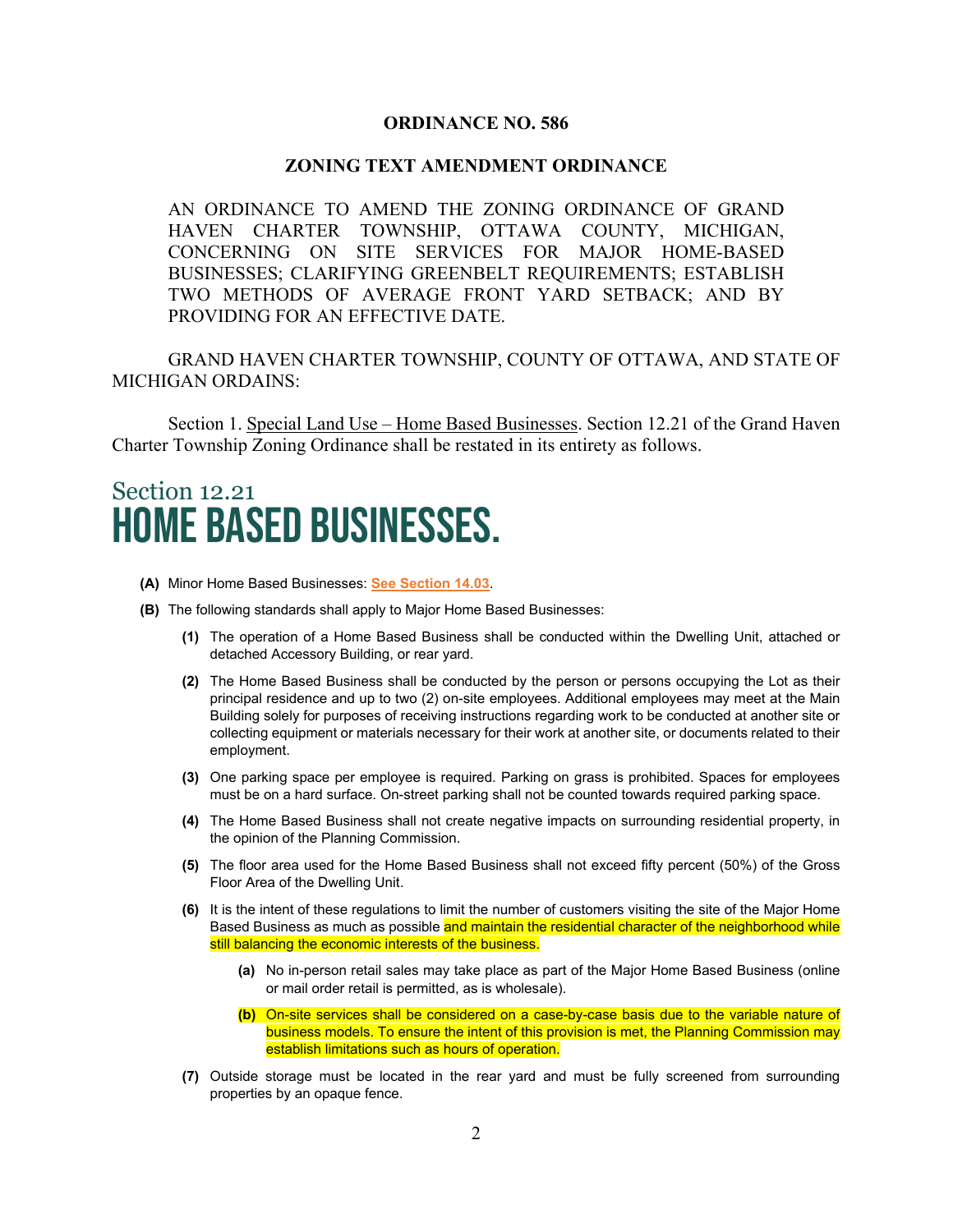**(8)** In the event of complaints by surrounding property owners or occupants, the Planning Commission shall hold a public hearing and determine whether the Home Based Business is in violation of this Ordinance. Home based businesses found in violation of this Ordinance shall be subject to the voiding of their Special Land Use permit.

Section 2. US-31 Character Overlay Zone – Landscaping Requirements. Section 8.08.B of the Grand Haven Charter Township Zoning Ordinance shall be restated in its entirety as follows.

**(B) Front Yard Landscape Area.** A minimum thirty-five (35) foot wide landscaped area is required along fifty percent (50%) of the entire frontage, except for the area taken up by driveways, which is excluded from the fifty percent (50%). This area must include a combination of trees and shrubs planted in a natural arrangement. The specific design and location of plantings within this thirty-five (35) foot wide area is at the discretion of the applicant to provide flexibility on sightlines, among other factors.

Section 3. Zoning Districts – Yard and Lot Regulations. Section 2.13.E of the Grand Haven Charter Township Zoning Ordinance shall be restated in its entirety as follows.

- **(E)** Where an average setback line less than that required by this Ordinance has been established by existing buildings, the Zoning Administrator may select one of the following methods to establish the average front yard setback. The selection should be based on the character of the properties and surrounding area.
	- **(1)** Existing buildings located within three hundred (300) feet of the subject property, in all directions, such average setback shall apply. It is anticipated this method will be most useful in the Critical Dune Areas.
	- **(2)** Existing buildings located within two hundred (200) feet of the lot in question, on both sides, such average setback shall apply. It is anticipated this method will be most useful in traditional grid-style block neighborhoods.

Section 4. Effective Date. This amendment to the Grand Haven Charter Township Zoning Ordinance was approved and adopted by the Township Board of Grand Haven Charter Township, Ottawa County, Michigan on November 23, 2020, after a public hearing as required pursuant to Michigan Act 110 of 2006, as amended; after introduction and a first reading on November 9, 2020, and after posting and publication following such first reading as required by Michigan Act 359 of 1947, as amended. This Ordinance shall be effective on December 3, 2020, which date is the eighth day after publication of a Notice of Adoption and Posting of the Zoning Text Amendment Ordinance in the *Grand Haven Tribune*, as required by Section 401 of Act 110, as amended. However, this effective date shall be extended as necessary to comply with the requirements of Section 402 of Act 110, as amended.

Mark Reenders, Township Supervisor

Laurie Lansen<br>Laurie Larsen, Township Clerk